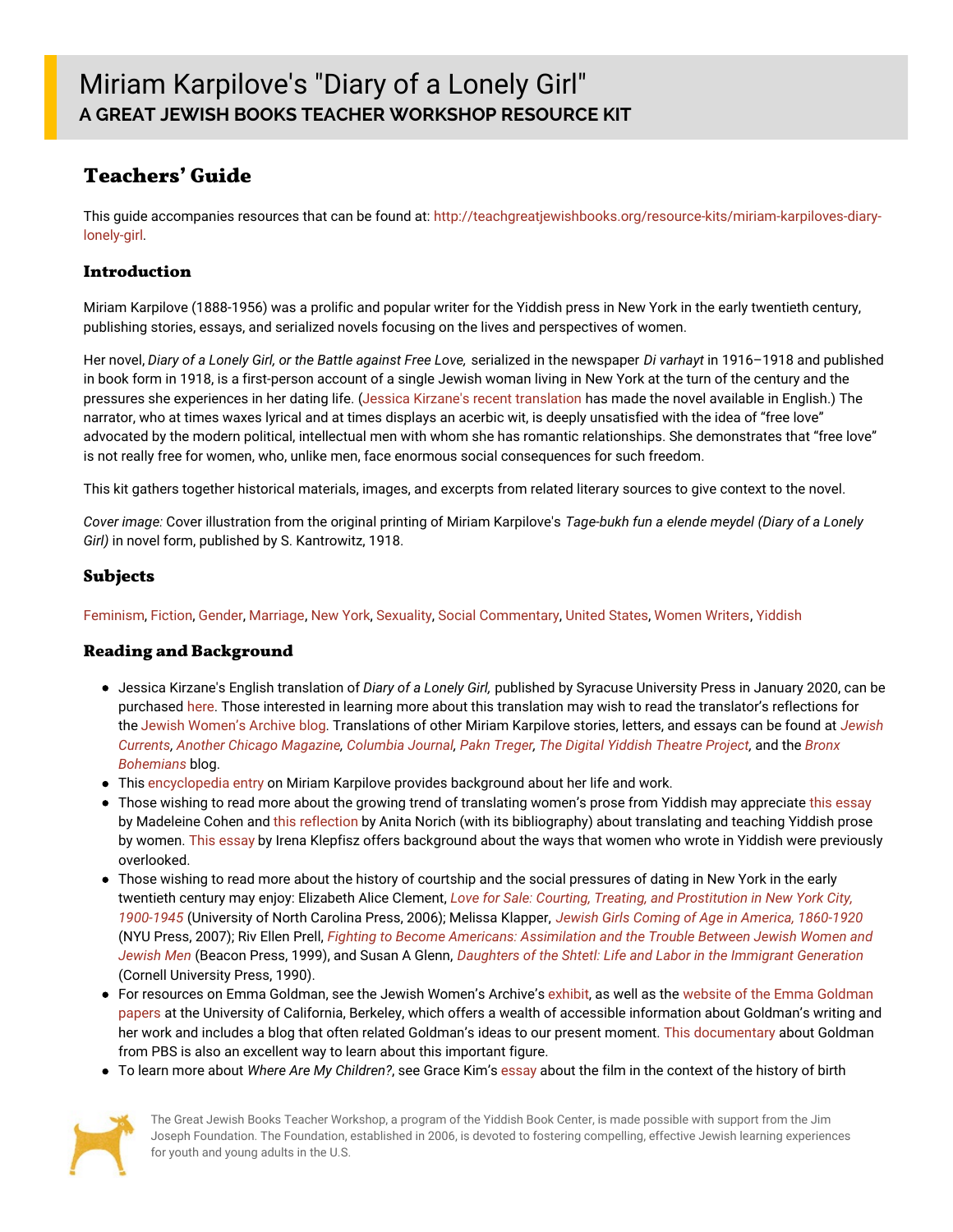control and Shelley Stamp's [essay](https://www.loc.gov/static/programs/national-film-preservation-board/documents/where_children_2.pdf) about the film, adapted from her book *Lois Weber in Early Hollywood*. You can also watch the film on [YouTube](https://www.youtube.com/watch?v=X3iqQLTaHBU).

#### **Resources**

## 1: Novel excerpt, Mordkhe Spektor's "Yudishe [studenten](file:///1-novel-excerpt-mordkhe-spektors-yudishe-studenten-un-yudishe-tekhter-1892) un yudishe tekhter," 1892.

Mordkhe Spektor (1858-1925) was an author, journalist, editor, and publisher who wrote dozens of Yiddish novels and stories and was especially known for establishing close contact with his readers by directly addressing them and through his journalistic tone. He was a central figure in the social and literary world of Yiddish writing in Warsaw and Odessa at the turn of the twentieth century and is considered an intermediary figure between popular and literary writing. His novel *Yudishe studenten un yudishe tekhter* (*Jewish Students and Jewish Girls*), published in 1892, is an early example of popular first-person diary literature in Yiddish about the experiences and feelings of courtship, a tradition that Karpilove takes up in her novel.

Although most of the episodes in this novel are written in the third person, several of the chapters are written as though they are excerpted from girls' diaries. This resource is a translation of such an excerpt.

**Suggested Activity:** Read the passage and discuss with students: What is the impact of the first-person narration on the reader? Do you feel sympathy with the narrator's position because it is coming directly from her? Does it matter to you that this woman's perspective was penned by a male author, and how does knowing that impact your experience of reading this (if at all) in comparison to reading Karpilove's diary novel?

What are the questions at stake for this narrator in considering whether to accept a marriage offer? How would you describe the social structures surrounding courtship and marriage for this narrator, and how are they different from those facing Karpilove's narrator fifteen years later? What conclusions can students draw from this comparison about the shifting nature of relationships between men and women during this period?

Ask your students to write a diary entry from their own perspective about social and romantic relationships in their own lives. What are their aspirations? Observations? What do they observe about other people's social lives, and the rules that seem to guide them? Make sure they know in advance that they will not be asked to share their writing with the class, so they can be as open as they want in the entry. Then, without revealing any specifics from their entry that they do not wish to share, ask them to compare the style of their writing, and the concerns or problems they discuss, to the Spektor excerpt or the Karpilove novel. What kinds of details do they—and do Spektor and Karpilove—choose to include? Is it more about narrative or about emotion? What are the roles of parents or friends in the entries? What could someone learn about contemporary social structures or cultural expectations about courtship by reading their entry?

**Source:** Mordecai Spektor, *Yudishe studenten un yudishe tekhter* (Berdychiv: M. Epshtayn, 1892), 51, <https://ia800604.us.archive.org/18/items/nybc212436/nybc212436.pdf>.

### 2: Cover art for Miriam [Karpilove's](file:///2-cover-art-miriam-karpiloves-diary-lonely-girl-or-battle-against-free-love-1918) "Diary of a Lonely Girl, or the Battle against Free Love," 1918.

Karpilove's novel came out in book form in 1918, after having first been serialized in the newspaper *Di varhayt.* The image on the cover appears to be a portrait of Karpilove herself.

**Suggested Activity:** Ask students to consider the cover and describe the details they notice. Some observations you might want to highlight include: the woman on the cover appears alone, rather than with a suitor; we see only her face and not her full body; she gazes into the distance rather than directly at the viewer; the picture is composed only of shades of brown except for the highlights, which are blue; the letters of the title are large and bold. What impressions do each of these details convey about the novel? What might a reader expect based on the cover?

Invite students to create their own cover for the novel or to write a paragraph describing what their cover would look like. Then have them explain their reasoning for the choices they made.

**Source:** Miriam Karpilove, *Tage-bukh fun a elende meydel* (New York: S. Kantrowitz, 1918), cover illustration.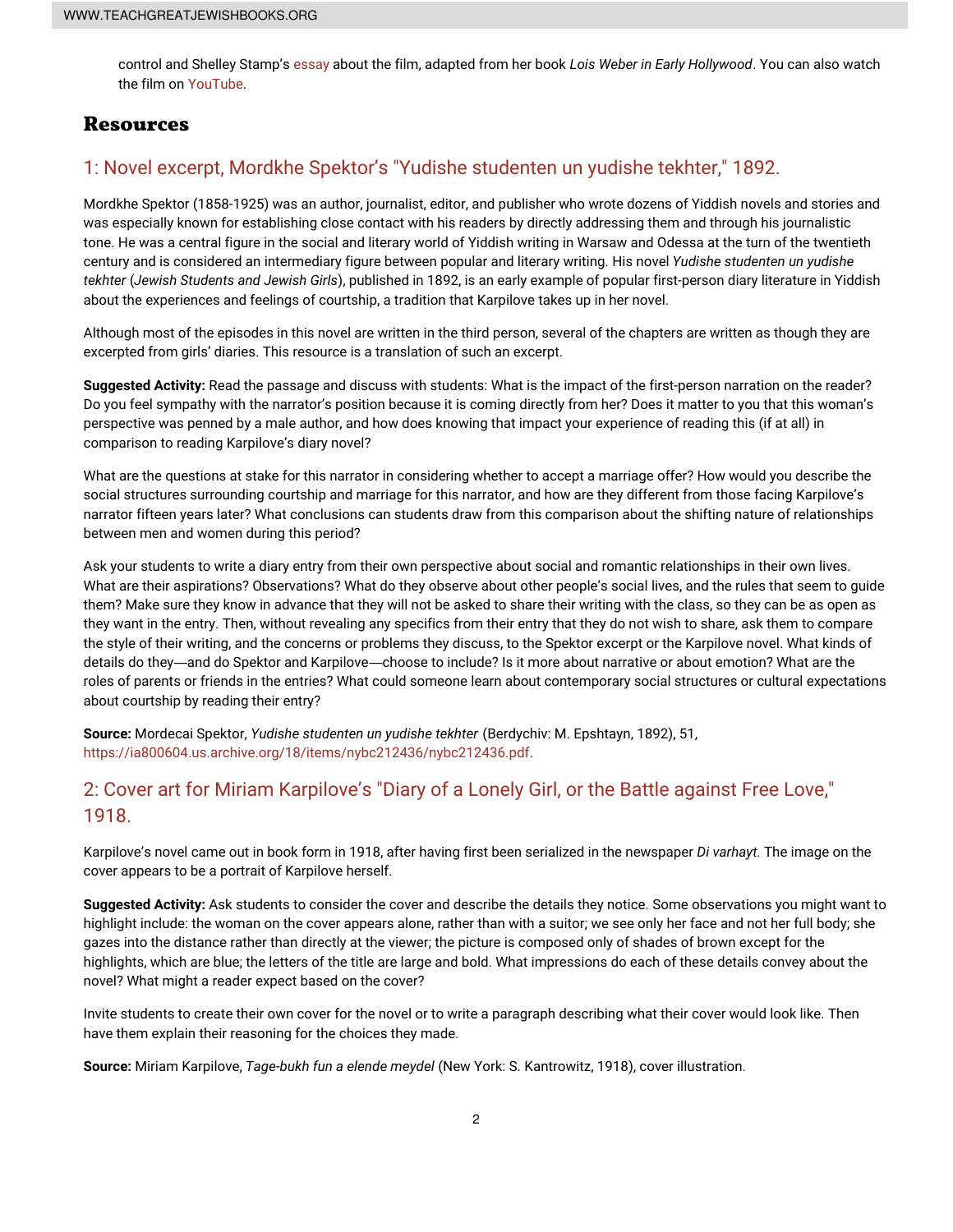# 3: [Illustration,](file:///3-illustration-samuel-zagats-first-step-toward-maidens-downfall-ca-1910s) Samuel Zagat's "The First Step Toward a Maiden's Downfall," ca. 1910s.

This illustration for the newspaper *Di varhayt,* in which Karpilove's *Diary of a Lonely Girl* was serialized, depicts two young women chatting with men on the street. The title of the drawing, "The First Step Toward a Maiden's Downfall" suggests that even such apparently casual interactions are dangerous for young women who could lose their respectability if they are persuaded by young men to participate in illicit relationships.

**Suggested Activity:** Ask your students to consider this drawing before they learn its title. After they describe their observations and interpretations of the drawing, ask students to propose their own titles for the drawing. Then, reveal Zaget's title to them. Ask students how the illustrator's title reframes the way they interpret the image. Who is blamed or held responsible for respectability, according to the title? What does this imply about the pressures women were subject to and the moral standards they were meant to uphold? Ask students to find a moment in *Diary of a Lonely Girl* that they think could be illustrated with this image.

**Source:** Samuel Zagat, "The First Step toward a Maiden's Downfall," *Di varhayt* (New York: n. d.), Tamiment Labor History Archives, special collections, New York University, New York, NY, as represented in Elizabeth Alice Clement, *Love for Sale: Courting, Treating, and Prostitution in New York City,* 1900-1945 (Chapel Hill: University of North Carolina Press, 2006), 42.

# 4: Essay excerpt, Emma Goldman, ["Marriage](file:///4-essay-excerpt-emma-goldman-marriage-and-love-1911) and Love," 1911.

Emma Goldman (1869-1940) was an influential anarchist, political activist, and writer who lectured and wrote about freedom of speech, anti-capitalism, atheism, anti-militarism, birth control, women's rights, and free love. In her essay "Marriage and Love," Goldman rejects marriage as an institution that limits love and confines women to servility to their husbands.

**Suggested Activity:** Ask students to read the passage and then compare it to one of C.'s speeches in chapter 39 of Miriam Karpilove's *Diary of a Lonely Girl.* To what extent is C. borrowing from this free love ideology to make his arguments, and to what extent does he veer from it? Why would C., so clearly a misogynist figure, espouse an ideology so similar to that of a famed feminist? Is there humor in his doing so, and if so, who is the butt of the joke? Ask your students if they can think of contemporary examples in which ideologies are borrowed or subverted as they move between cultural or political groups.

**Source:** Emma Goldman, "Marriage and Love" (New York: Mother Earth Publishing Association, 1911), 7, <https://archive.org/details/marriageandlove00goldgoog/page/n8/mode/2up>.

# 5: Image, [photograph](file:///5-image-photograph-tenement-room-circa-1912) of a tenement room, circa 1912.

So much of the action in Karpilove's *Diary of a Lonely Girl* takes place in the domestic space of the narrator's rented rooms in tenement apartments. This image of a tenement room may give students a better picture of the living conditions Karpilove's narrator describes.

**Suggested Activity:** Before showing your students this image, ask them to sketch one of Karpilove's narrator's rooms. Then show them this photograph and ask them to compare their pictures to this one. What surprises them about this picture? How does picturing the action taking place in a room like this shape their reading of the text?

**Source:** Jessie Tarbox Beals, "Tenement Room," c. 1915, photograph, Community Service Society Collection, Rare Book and Manuscript Library, Columbia University, New York, NY, [https://css.cul.columbia.edu/catalog/rbml\\_css\\_0185](https://css.cul.columbia.edu/catalog/rbml_css_0185).

## 6: Image, [photograph](file:///6-image-photograph-miriam-karpilove-playing-guitar-friends-ca-1920) of Miriam Karpilove playing guitar to friends, ca. 1920.

In chapter 10 of Miriam Karpilove's *Diary of a Lonely Girl,* the narrator's friend Rae entertains a crowd of friends by singing Yiddish folk songs. Collective singing and social singing were a regular part of social life in the early twentieth century, and Jewish communities sang a large and eclectic repertoire of songs at public gatherings and events.

In this photograph, Miriam Karpilove herself plays guitar for a group of friends. Karpilove admits in her letters that she does not have an excellent singing voice, but she enjoys performing, and music was a cornerstone of the social gatherings of the Bohemian circles she was a part of.

**Suggested Activity:** Before showing students this photograph, ask them to discuss the role of music in social interaction in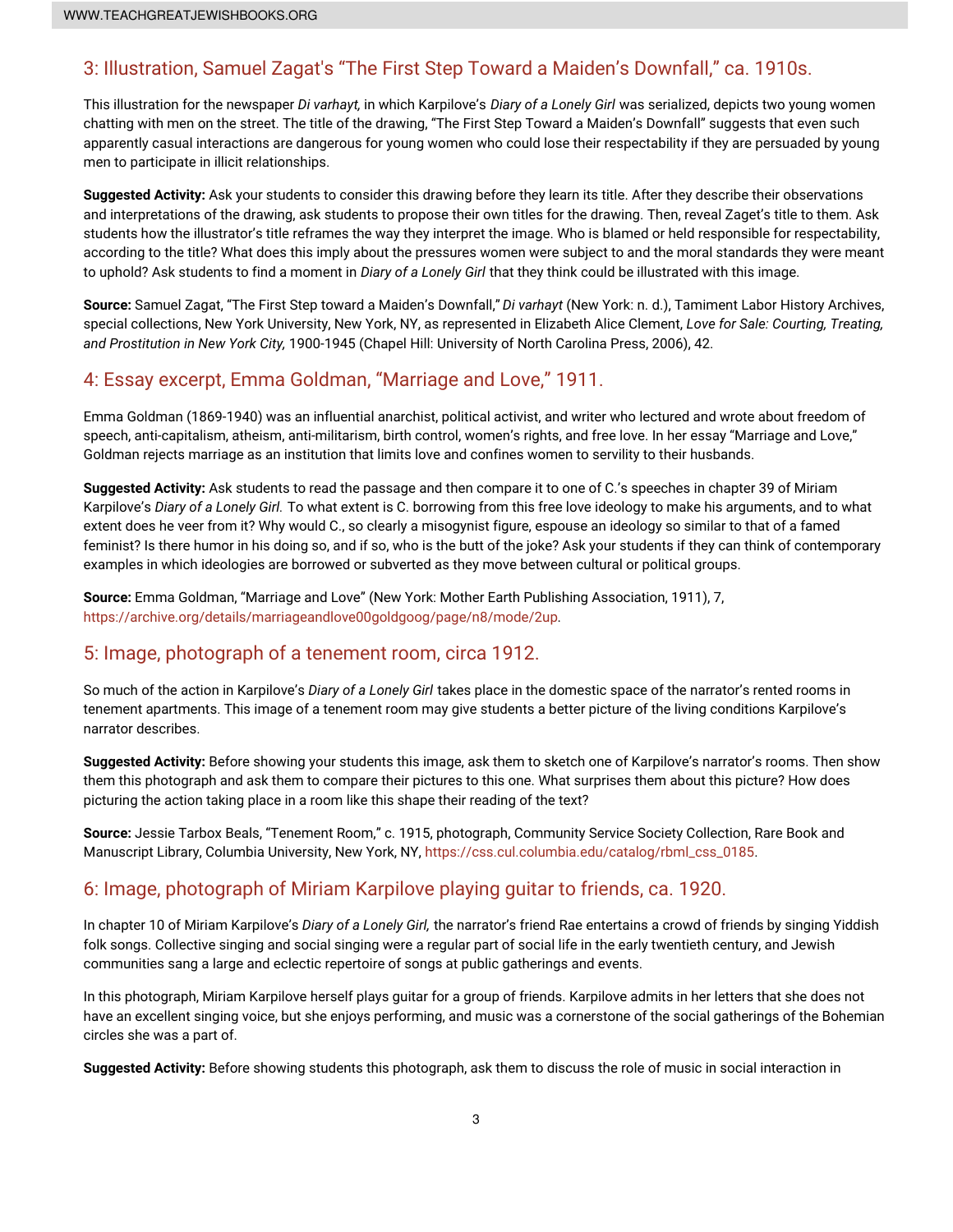chapters 10 and 11 of Karpilove's *Diary of a Lonely Girl.* Does music bring the characters together, or are they each lost in their own thoughts as music happens in the background? What songs does Rae choose to perform and why? Does it matter that the activity occurs in a public park, and how does that help your students compare and contrast the private and public spheres in this novel?

Ask your students to examine this photograph of Karpilove playing guitar and compare it to Rae's performance in chapters 10 and 11. What are these women trying to convey about themselves in posing for this picture, and how is it similar or different to Rae's self-presentation?

Invite your students to choose a figure from the photograph and write a diary entry in the style of *Diary of a Lonely Girl,* recounting their perspective of Karpilove's performance.

**Source:** Courtesy of David Karpilow.

### 7: Poem, A. M. [Sharkansky's](file:///7-poem-m-sharkanskys-boarders-monologue-1901-trans-israel-davidson-1907) "The Boarder's Monologue," 1901, trans. Israel Davidson, 1907.

Immigrants in turn-of-the-twentieth-century New York, like the narrator of Karpilove's *Diary of a Lonely Girl,* lived in close quarters, often in unstable conditions. In this 1901 Yiddish parody of Hamlet's famous soliloquy from William Shakespeare, a male boarder considers whether or not he should leave his rented room because he lives in constant dread of a domineering landlady.

**Suggested Activity:** Ask your students why they think the narrator of this poem dreads his landlady so much. Are his concerns similar to or different from those of Karpilove's narrator? To what extent does gender impact the way they experience boarding? To what extent is their reluctance to move to a new room similar? Ask your students to edit this poem so that it better reflects Karpilove's narrator's experiences with her landladies.

**Source:** A. M. Sharkansky, *"Dos borders monolog,"* trans. Israel Davidson, in *Parody in Jewish Literature* (New York: Columbia University Press, 1907), 106.

### 8: Image, film [advertisement,](file:///8-image-film-advertisement-where-are-my-children-1916) "Where Are My Children?," 1916.

In chapter 48 of Miriam Karpilove's *Diary of a Lonely Girl,* the narrator and Rae discuss the film *Where Are My Children?* (Universal Films, 1916). This silent film directed by Philips Smalley and Lois Weber, based on the obscenity trial of [Margaret](https://www.womenshistory.org/education-resources/biographies/margaret-sanger) Sanger, tells the story of an attorney who is prosecuting a doctor for illegal abortions when he learns that women he knows, including his own wife, have procured abortions from the doctor. At the start of the film a doctor makes a convincing case for legalizing contraception to prevent unwanted births in poor families, but as the film progresses it makes a case against wealthy women having abortions on a "whim."

**Suggested Activity:** Ask your students to consider this poster. What does the advertisement reveal about the risqué content of the film—and what does it leave out? Ask your students if they experience Miriam Karpilove's novel as similar to this poster in terms of its use of innuendo and euphemism. Your students may wish to compare this image to the cover of Miriam Karpilove's *Diary of a Lonely Girl* (earlier in this resource kit) and discuss whether they represent women similarly, and, if so, why that might be. They may also discuss the apparent relationship between the nurse in the background of the image on the poster and the woman in the foreground. What do their expressions and body language suggest? How does the nurse seem to feel about the woman in the foreground? Ask students to consider whether this nurse seems in any way similar to the landladies in Karpilove's novel.

Ask your students to consider why Karpilove would reference this film in her novel: Does it situate the novel more firmly in a certain time period and cultural setting? Does it communicate a context of debate about birth control that extends beyond the characters in the novel itself (and one that extends outside of Yiddish-speaking circles)? Karpilove's narrator is against birth control as she is concerned that the possibility of pregnancy is one of the only ways women have power in a relationship, and she and Rae allude to this film as a way of expressing their anti-birth control leanings. Yet the film itself is told from a male perspective—a man who wants to know what happened to the children he was prevented from having due to birth control. Ask your students to consider: according to their reading of Karpilove's text, to what extent does the possibility of getting pregnant actually give Karpilove's narrator power? Ask your students if they think that introducing an allusion to this film strengthens Karpilove's narrator's case against birth control or undermines it.

**Source:** "Where Are My Children?" (1916), movie poster, Wikimedia Commons,